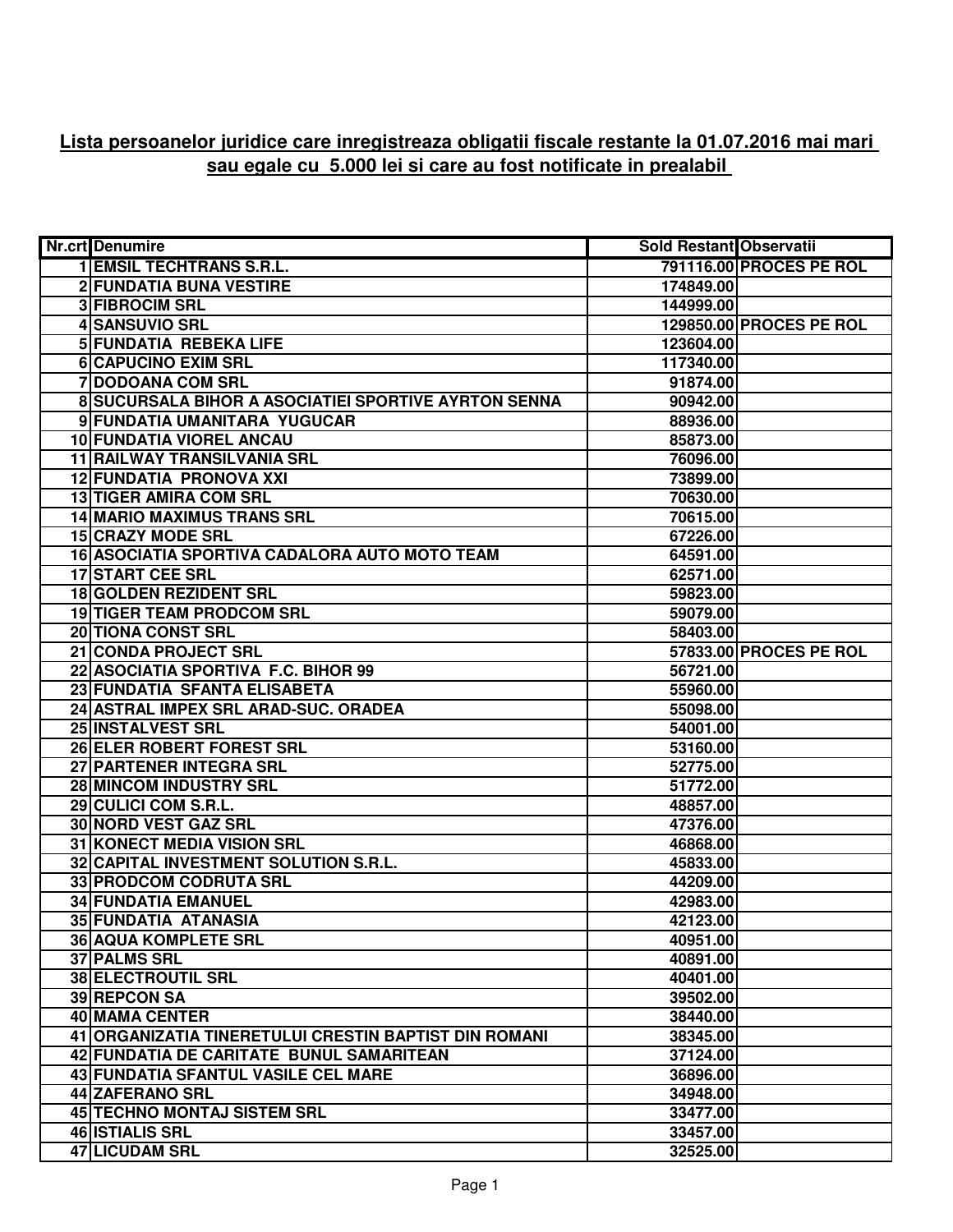| Nr.crt Denumire                                  | <b>Sold Restant Observatii</b> |                        |
|--------------------------------------------------|--------------------------------|------------------------|
| <b>48 BAZALT TRANS SRL</b>                       | 32357.00                       |                        |
| <b>49 FUNDATIA AGRARIA</b>                       | 31740.00                       |                        |
| 50 INSTALATII FRIGORIFICE M.R.I. S.R.L.          | 30883.00                       |                        |
| 51 FUNDATIA MIORITA                              | 30220.00                       |                        |
| 52 FUNDATIA STEAUA VIETII                        | 29967.00                       |                        |
| 53 FEDEX TRANSPORT SRL                           | 29689.00                       |                        |
| 54 CECCONI TRANSPORT-ORADEA INTERNATIONAL S.R.L. | 29329.00                       |                        |
| 55 FUNDATIA MOISE                                | 28745.00                       |                        |
| 56 VAZCOM SRL                                    | 28141.00                       |                        |
| <b>57 FUNDATIA AGAPE</b>                         | 27864.00                       |                        |
| <b>58 AKABE TRANSPORT SRL</b>                    | 27806.00                       |                        |
| 59 TERASTON INVEST SRL                           |                                | 27233.00 PROCES PE ROL |
| 60 GELATERIA SANDRO SRL                          | 26985.00                       |                        |
| 61 METAL CASA SRL                                | 25821.00                       |                        |
| 62 FUNDATIA BRAVO HELP                           | 25600.00                       |                        |
| 63 ROSNIC COM S.R.L.                             | 25597.00                       |                        |
| 64 BASIS MANAGEMENT SOLUTION OFFICE SRL          | 25595.00                       |                        |
| 65 LOGICA FOX SRL                                | 24920.00                       |                        |
| 66 FUNDATIA CERTO                                | 24370.00                       |                        |
| 67 FUNDATIA ANDRADOR                             | 23616.00                       |                        |
| 68 GIACOMIRA SRL                                 | 23307.00                       |                        |
| 69 CASA DE EDITURA SI PRESA FOGET 2006 SRL       | 23229.00                       |                        |
| 70 ORFOREST SRL                                  | 22715.00                       |                        |
| <b>71 EXPRES BUSINESS INVESTMENT SRL</b>         | 22655.00                       |                        |
| 72 FUNDATIA DE INTRAJUTORARE RABINUL             | 22521.00                       |                        |
| 73 FUNDATIA ORDINUL DE MALTA                     | 22113.00                       |                        |
| 74 EURO LOAD INTERNATIONAL SRL                   | 21651.00                       |                        |
| 75 FUNDATIA MARCELLO                             | 21457.00                       |                        |
| 76 LAND CONSULTING EVENT SRL                     | 21398.00                       |                        |
| 77 COYOTE UGLY SRL                               | 21340.00                       |                        |
| 78 FUNDATIA PENTRU AJUTOARE UMANITARE LATIMERIA  | 21252.00                       |                        |
| 79 SPERANTA - SERVICII SI COMERT SRL             | 20889.00                       |                        |
| 80 BEE FEE CONSULTING SRL                        | 20671.00                       |                        |
| 81 DONETII COM SRL                               | 20636.00                       |                        |
| 82 GORDAN & BODEAN S.R.L.                        | 20615.00                       |                        |
| 83 ASOCIATIA AVA EMANUEL                         | 20565.00                       |                        |
| 84 MEGAMOTORS TRANS SRL                          | 20442.00                       |                        |
| 85 VALMIEX COMPANY S.R.L.                        | 20297.00                       |                        |
| 86 KUZIMOB SRL<br>87 CONTEHNO SRL                | 19752.00                       | 20138.00 PROCES PE ROL |
| 88 FUNDATIA ATLANTIC LIFE                        | 19652.00                       |                        |
| 89 BELA INDEX TRANS S.R.L.                       | 19473.00                       |                        |
| 90 ANTHORICHI SRL                                | 19428.00                       |                        |
| 91 DANDAPHNE TRANS S.R.L.                        | 19126.00                       |                        |
| 92 COMALIM 57 LUPSEA SA                          | 18867.00                       |                        |
| 93 RONCRIS SRL                                   | 18270.00                       |                        |
| 94 SAPPE MARKETING SRL                           | 18121.00                       |                        |
| 95 MOBILAELIT STYLE DESIGN S.R.L.                | 18052.00                       |                        |
| 96 FUNDATIA PELLE                                | 18013.00                       |                        |
| 97 FUNDATIA DE INTRAJUTORARE PRO - HELP          | 17846.00                       |                        |
| 98 FUNDATIA MARIA HILFE                          | 17446.00                       |                        |
| 99 ROMAX DOORS SRL                               | 17349.00                       |                        |
| 100 EUROSTAR PRO INVEST SRL                      | 17181.00                       |                        |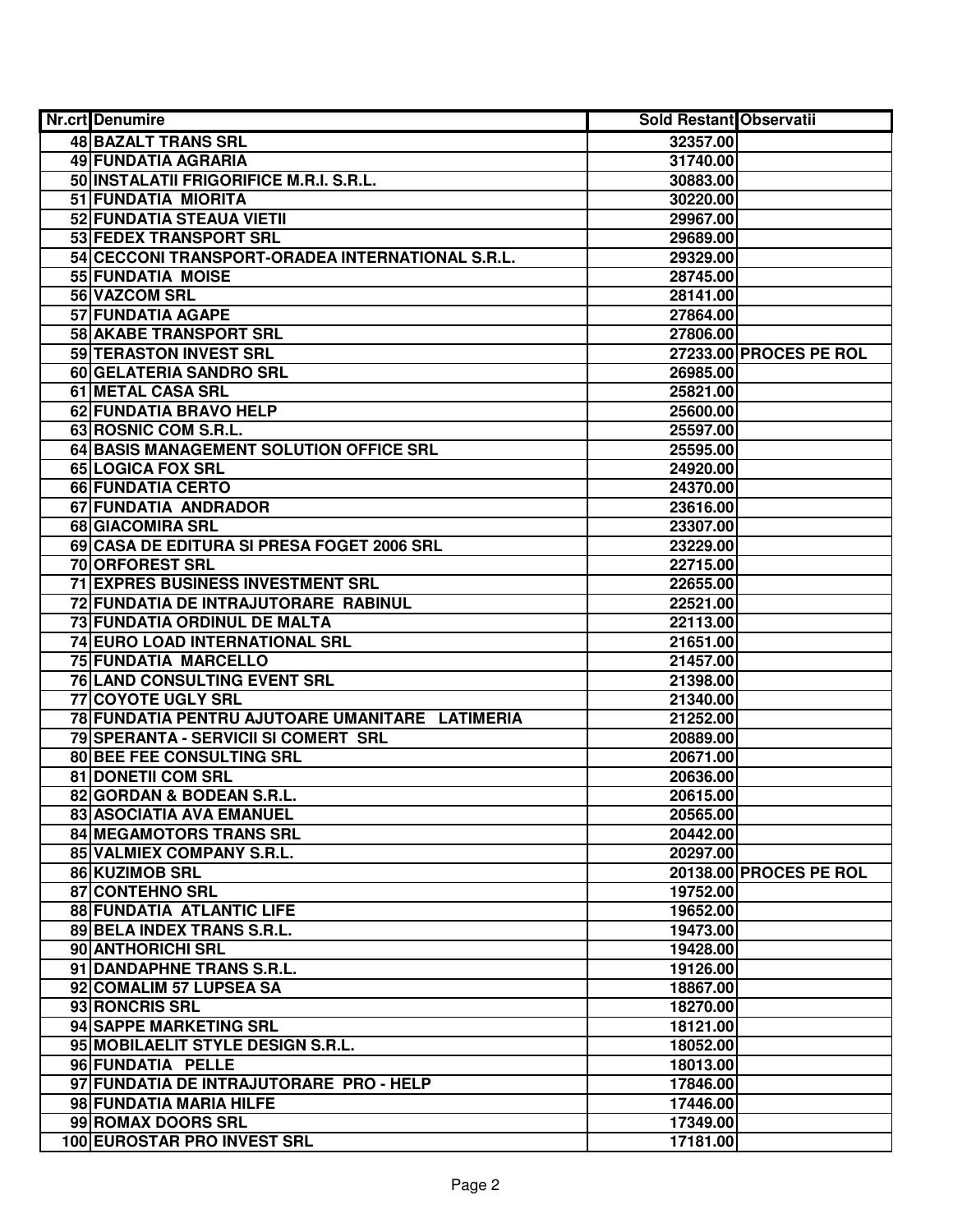| <b>Nr.crt</b> Denumire               | <b>Sold Restant Observatii</b> |  |
|--------------------------------------|--------------------------------|--|
| 101 FUNDATIA LEGIUNEA CLAUDIA        | 17181.00                       |  |
| <b>102 VELOCOMTEC SRL</b>            | 17139.00                       |  |
| 103 EDIL GAMA                        | 17101.00                       |  |
| <b>104 GENCO CARWASH SRL</b>         | 17044.00                       |  |
| 105 SOVECO ROMANIA SRL               | 16696.00                       |  |
| <b>106 FUNDATIA IOAN RAT</b>         | 16355.00                       |  |
| 107 M.C.C. OIL DOWNSTREAM SRL        | 16129.00                       |  |
| 108 CIMREX SRL                       | 15941.00                       |  |
| <b>109 FUNDATIA TARGET</b>           | 15910.00                       |  |
| <b>110 FARM FOREST SRL</b>           | 15785.00                       |  |
| <b>111 MATE FOREST SRL</b>           | 15758.00                       |  |
| <b>112 FUNDATIA UNIVERSITARIA</b>    | 15629.00                       |  |
| 113 MILLSTAR PROD S.R.L.             | 15555.00                       |  |
| 114 NEFTUN PROD IMPEX S.R.L.         | 15546.00                       |  |
| 115 RESTAURANT LA GALLERIA S.R.L.    | 15364.00                       |  |
| <b>116 SPIRALEXA SRL</b>             | 15360.00                       |  |
| <b>117 FUNDATIA CONEXIUNI</b>        | 15323.00                       |  |
| 118 SAN - TEAM ROMANIA S.R.L.        | 15138.00                       |  |
| 119 CAFE MOLLO SRL                   | 15095.00                       |  |
| 120 FUNDATIA DAHL                    | 14990.00                       |  |
| <b>121 FUNDATIA TIMOTEI</b>          | 14976.00                       |  |
| <b>122 SATTECH SRL</b>               | 14960.00                       |  |
| 123 PORTAN I. CALIN CAB. AVOC.       | 14950.00                       |  |
| <b>124 FUNDATIA SFANTA MARIA</b>     | 14881.00                       |  |
| <b>125 GINOBRI TRANSCOM SRL</b>      | 14672.00                       |  |
| <b>126 FUNDATIA AUMAR</b>            | 14379.00                       |  |
| 127 FUNDATIA BOXUL ORADEAN           | 14279.00                       |  |
| <b>128 TABAC TRANSILVANIA SRL</b>    | 14260.00                       |  |
| 129 FUNDATIA CULTURALA PHOENIX       | 14207.00                       |  |
| 130 PAND-COM-IMPEX SRL               | 14090.00                       |  |
| 131 CALICOR GROUP SRL                | 13880.00                       |  |
| 132 FABRIZIO SRL                     | 13750.00                       |  |
| 133 FUNDATIA APOCALIPTUS             | 13534.00                       |  |
| <b>134 PROMO PROD INVEST SRL</b>     | 13507.00                       |  |
| <b>135 ITALIAN TRADING S.R.L.</b>    | 13406.00                       |  |
| 136 PROSTAR CRISTAL SRL              | 13065.00                       |  |
| 137 ROXANAFLOR SRL                   | 13065.00                       |  |
| <b>138 NUKLEON PROD SRL</b>          | 13059.00                       |  |
| <b>139 INTENSIV OIL GROUP SRL</b>    | 12901.00                       |  |
| 140 PIZZAROLA SRL                    | 12800.00                       |  |
| 141 VALSPUM SRL                      | 12573.00                       |  |
| <b>142 ANABOND SRL</b>               | 12396.00                       |  |
| <b>143 PROFICOM SRL</b>              | 12339.00                       |  |
| <b>144 FUNDATIA IULIAN HUMANITAS</b> | 12238.00                       |  |
| <b>145 ZIMRA S.R.L.</b>              | 12221.00                       |  |
| 146 KUN TRUCK SRL                    | 11854.00                       |  |
| <b>147 NETIQ SOLUTIONS SRL</b>       | 11564.00                       |  |
| 148 ROMPUF IMPEX SRL                 | 11443.00                       |  |
| <b>149 TRANSOR TRUST SRL</b>         | 11440.00                       |  |
| 150 TOMI OIL SRL                     | 11363.00                       |  |
| 151 DINO & VAS SRL                   | 11361.00                       |  |
| <b>152 ASOCIATIA DAVID CENTER</b>    | 11355.00                       |  |
| 153 AYMAN SRL                        | 11198.00                       |  |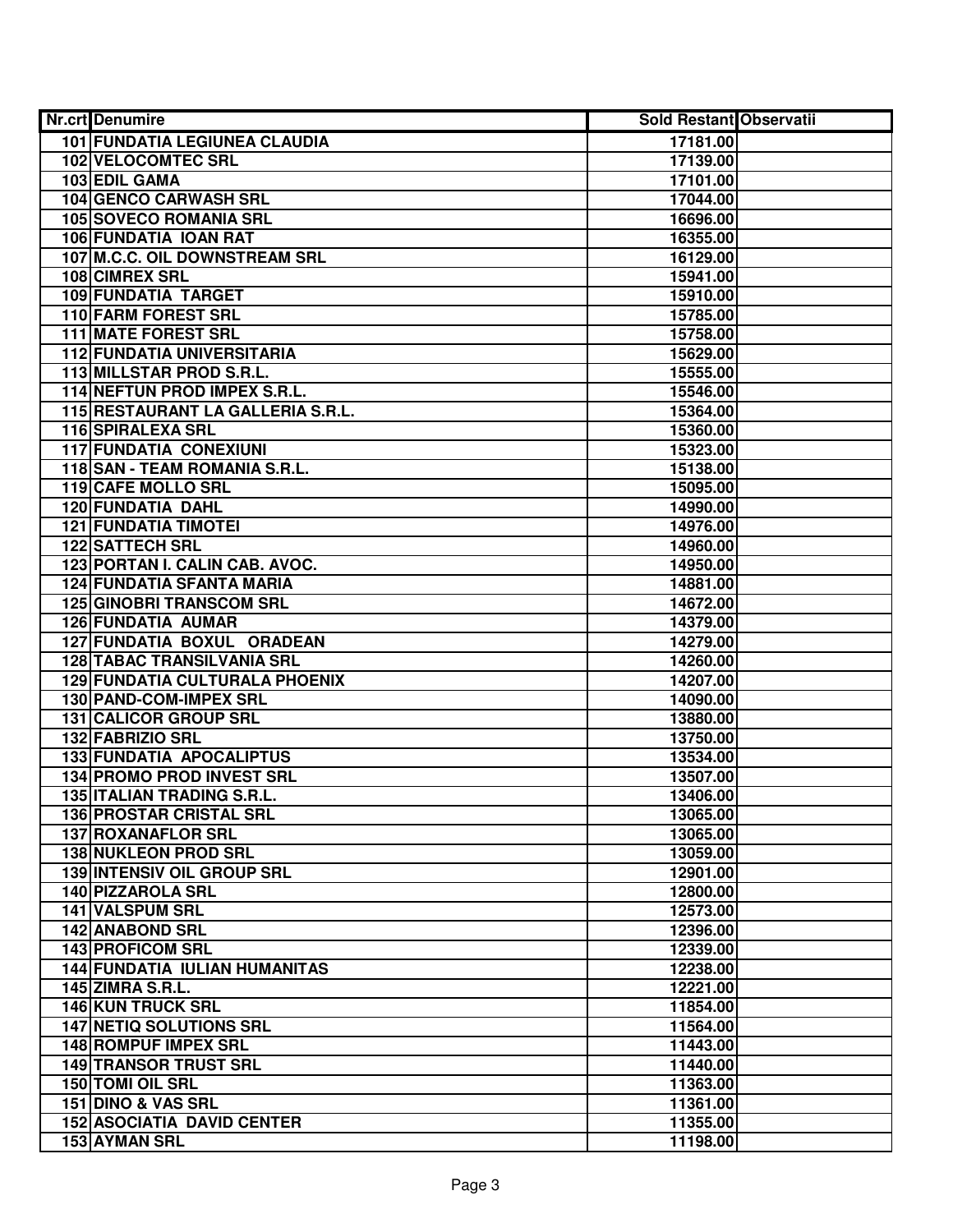| Nr.crt Denumire                                     | <b>Sold Restant Observatii</b> |  |
|-----------------------------------------------------|--------------------------------|--|
| <b>154 MAKEART SRL</b>                              | 11198.00                       |  |
| <b>155 SERVICE AUTO MILIAN SRL</b>                  | 11185.00                       |  |
| <b>156 AKTAA COMPANY IMPEX SRL</b>                  | 11134.00                       |  |
| 157 CASINO IBIZA SRL                                | 11106.00                       |  |
| <b>158 DOE PREST SRL</b>                            | 10960.00                       |  |
| <b>159 SIBROM SERV SRL</b>                          | 10787.00                       |  |
| 160 WORLD ACTIV COMPANY SRL                         | 10765.00                       |  |
| <b>161 UNIAS EXPERT SRL</b>                         | 10735.00                       |  |
| 162 BIOPANIS S.R.L.                                 | 10678.00                       |  |
| 163 FUNDATIA PRIETENIA ROMANO-TURCA                 | 10519.00                       |  |
| 164 MOLDOTRANS INTERNATIONAL S.R.L.                 | 10481.00                       |  |
| 165 PROIECT GEO 2003 SRL                            | 10462.00                       |  |
| <b>166 LODIANA INVEST SRL</b>                       | 10336.00                       |  |
| 167 EUROGERARDO SRL                                 | 10138.00                       |  |
| <b>168 PADEN CONSTRUCT SRL</b>                      | 9914.00                        |  |
| <b>169 FUNDATIA SPERANTA VESNICA</b>                | 9737.00                        |  |
| 170 MUREDIA S.R.L.                                  | 9661.00                        |  |
| 171 ASOCIATIA EL SADAI                              | 9624.00                        |  |
| <b>172 TECHNO BUILD SRL</b>                         | 9610.00                        |  |
| 173 FUNDATIA STUDENTILOR ECOLOGI SILVA              | 9595.00                        |  |
| <b>174 TOTAL ENERGY PV SRL</b>                      | 9572.00                        |  |
| 175 FORMENTERA SRL                                  | 9565.00                        |  |
| 176 FLONEL SERVICE S.R.L.                           | 9545.00                        |  |
| <b>177 MOBEXPRES SRL</b>                            | 9529.00                        |  |
| 178 LISATRANS S.R.L.                                | 9510.00                        |  |
| 179 PLASTIKAROM SRL                                 | 9465.00                        |  |
| 180 GEO & LENY TRANS SRL                            | 9436.00                        |  |
| <b>181 LAGALION SRL</b>                             | 9436.00                        |  |
| 182 ASOCIATIA CULTURALA CANTATA MELODICA - SUCURSAL | 9231.00                        |  |
| 183 YASSISS WORLD SRL                               | 9181.00                        |  |
| 184 RUNNER COM S.R.L.                               | 9102.00                        |  |
| 185 FUNDATIA SFANTUL GHEORGHE BIRUITORUL            | 8936.00                        |  |
| <b>186 FRATELLI PINTO SRL</b>                       | 8912.00                        |  |
| <b>187 REPUBLIC CAFE SRL</b>                        | 8849.00                        |  |
| 188 COMPPIL S.A.                                    | 8730.00                        |  |
| <b>189 SEMINEE TOSCA SRL</b>                        | 8714.00                        |  |
| <b>190 FUNDATIA UMANITARA MEDUZA</b>                | 8708.00                        |  |
| <b>191 FUNDATIA DE INTRAJUTORARE CARPATICA</b>      | 8629.00                        |  |
| <b>192 KERMAG IMPORT EXPORT SRL</b>                 | 8568.00                        |  |
| <b>193 ARTYSTIL HOME SRL</b>                        | 8444.00                        |  |
| 194 IARA VET COM SRL                                | 8345.92                        |  |
| 195 DIESEL IMPEX SRL                                | 8282.00                        |  |
| <b>196 DORIRINA CONT SRL</b>                        | 8262.00                        |  |
| 197 FUNDATIA RALUCA                                 | 8216.00                        |  |
| <b>198 HALINOTRANS SRL</b>                          | 8194.00                        |  |
| 199 MAR INTERNATIONAL TRANS S.R.L.                  | 8179.00                        |  |
| 200 IDANITA COM S.R.L.                              | 8101.00                        |  |
| 201 FUNDATIA TEODORA CARITY                         | 7990.00                        |  |
| 202 PANTOS TOURS SRL                                | 7982.00                        |  |
| 203 FASTLINK SRL                                    | 7973.00                        |  |
| 204 CONFREP S.R.L.                                  | 7958.00                        |  |
| 205 ASOCIATIA CENTRUL DE STUDII CRESTINE            | 7920.00                        |  |
| 206 ALCAHIM SRL                                     | 7893.00                        |  |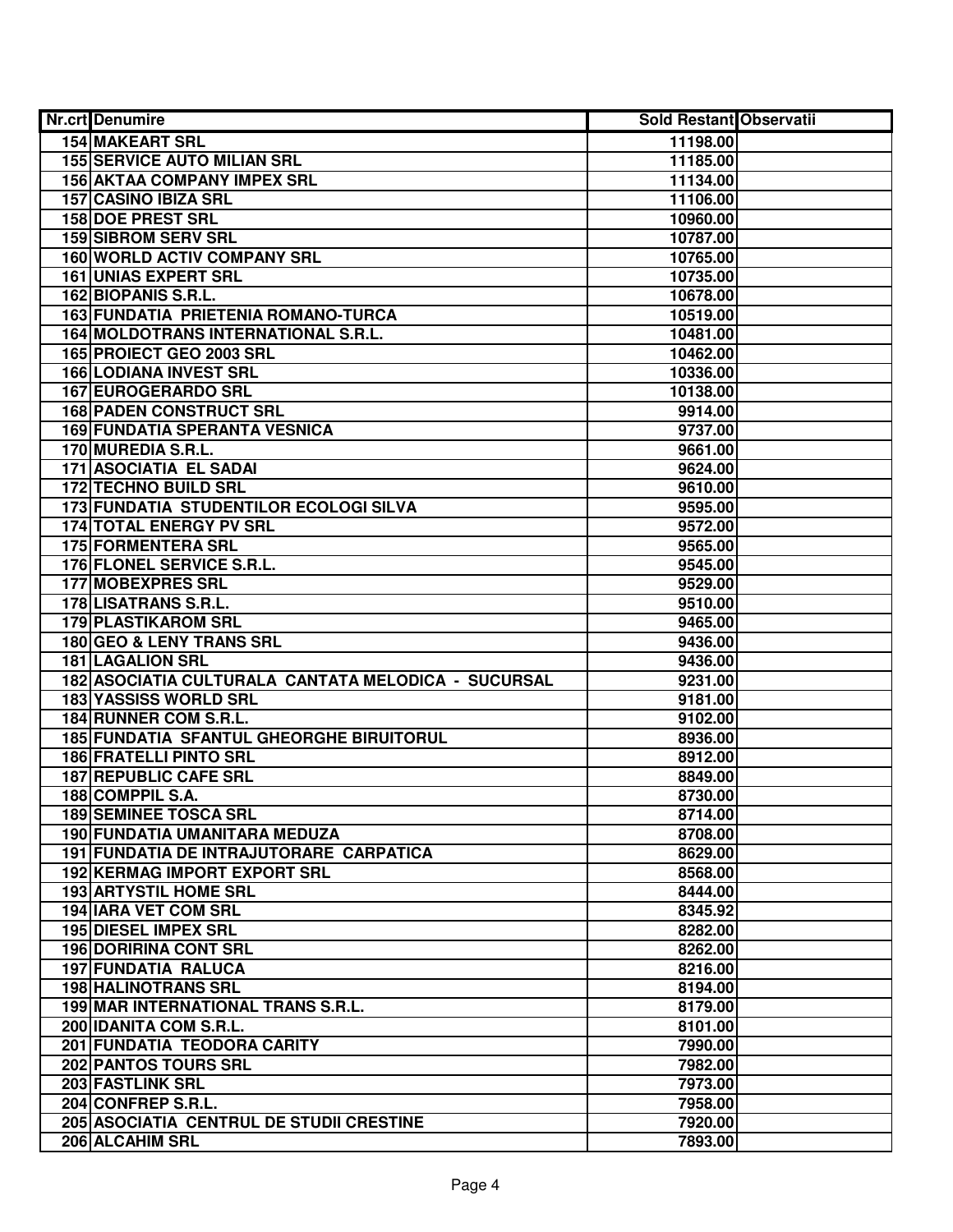| Nr.crt Denumire                                     | <b>Sold Restant Observatii</b> |  |
|-----------------------------------------------------|--------------------------------|--|
| 207 KISS CAFFE SRL                                  | 7893.00                        |  |
| 208 LORIAN TRADE S.R.L.                             | 7893.00                        |  |
| 209 SIMOVIO SRL                                     | 7893.00                        |  |
| 210 TRANSILVANIA GEN. IMP.-EXP. SRL                 | 7752.00                        |  |
| 211 CORASON SRL                                     | 7726.00                        |  |
| 212 DUENA COMIMPEX SRL                              | 7509.00                        |  |
| <b>213 MEDAVID SRL</b>                              | 7472.00                        |  |
| 214 MIFLO STYLE SRL                                 | 7466.00                        |  |
| 215 CASA AMBIENT SRL                                | 7444.00                        |  |
| 216 ASOCIATIA CARITATIVA ROMANO-ENGLEZA MEDICAID    | 7379.00                        |  |
| 217 FUNDATIA LUKANCA                                | 7347.00                        |  |
| 218 FLORICICA MAGAZIN S.R.L.                        | 7292.00                        |  |
| 219 LUSEL PROD SRL                                  | 7290.00                        |  |
| 220 BIATOD SRL                                      | 7269.00                        |  |
| 221 EGBERT AGRISERVICES SRL                         | 7260.00                        |  |
| 222 SIGMALUX SRL                                    | 7258.00                        |  |
| 223 ROMTACTIC SRL                                   | 7253.00                        |  |
| 224 FAGIANCA SRL                                    | 7218.00                        |  |
| 225 VEST TRUCKRO SRL                                | 7131.00                        |  |
| 226 ADJARA COM SRL                                  | 7062.00                        |  |
| 227 LOGONOVO SRL                                    | 7048.00                        |  |
| 228 CASIMO CLUB SRL                                 | 7047.00                        |  |
| 229 FARAUIBO SRL                                    | 7031.00                        |  |
| 230 LUC-TAV PRODCOMSERV S.R.L.                      | 6984.00                        |  |
| 231 DANIS CONFEXIM SRL                              | 6939.00                        |  |
| 232 MESTERUL CASEI SRL                              | 6925.00                        |  |
| 233 FORESTSOFT SRL                                  | 6908.00                        |  |
| 234 ANCILIA SRL                                     | 6845.00                        |  |
| 235 COMPANIA DE SERVICII FINANCIARE MODRU SRL       | 6796.00                        |  |
| 236 FLORINEL PROD                                   | 6680.00                        |  |
| 237 REPADY EXPRES SRL                               | 6600.00                        |  |
| 238 BENY M SERVCOM S.R.L.                           | 6593.00                        |  |
| 239 MONTANA PLAY S.R.L.                             | 6531.00                        |  |
| 240 PEDRINO SRL                                     | 6492.00                        |  |
| 241 BELVERDE SRL                                    | 6461.00                        |  |
| 242 GABI & LACI SRL                                 | 6441.00                        |  |
| 243 EXTRAPAN S.R.L.                                 | 6360.00                        |  |
| 244 FUNDATIA ARIANNA                                | 6342.00                        |  |
| 245 MARINADI SERVCOM SRL                            | 6338.00                        |  |
| <b>246 DULCE PUGLIA SRL</b>                         | 6313.00                        |  |
| 247 LIMAR PREST SRL                                 | 6311.00                        |  |
| 248 FUNDATIA DE INTRAJUTORARE FLORIANOR             | 6247.00                        |  |
| 249 GIA BUSINESS SRL                                | 6184.00                        |  |
| 250 BISMAN S.R.L.                                   | 6147.00                        |  |
| 251 FUNDATIA OMENIA SOCIALA ARTA DE A FI OM FILIALA | 6140.00                        |  |
| 252 SALOMGEO THERM IMPEX S.R.L.                     | 6139.00                        |  |
| 253 BIG INFO SRL                                    | 6101.00                        |  |
| 254 SUPER CONFORT SRL                               | 6066.00                        |  |
| 255 LOC VECHI SRL                                   | 6047.00                        |  |
| 256 REDIS TRANS SRL                                 | 6041.00                        |  |
| 257 CAFE AFRIKA SRL                                 | 6028.00                        |  |
| 258 CLEMENT NAPOLEON SRL                            | 5962.00                        |  |
| 259 MOTORSMITH SRL                                  | 5905.00                        |  |